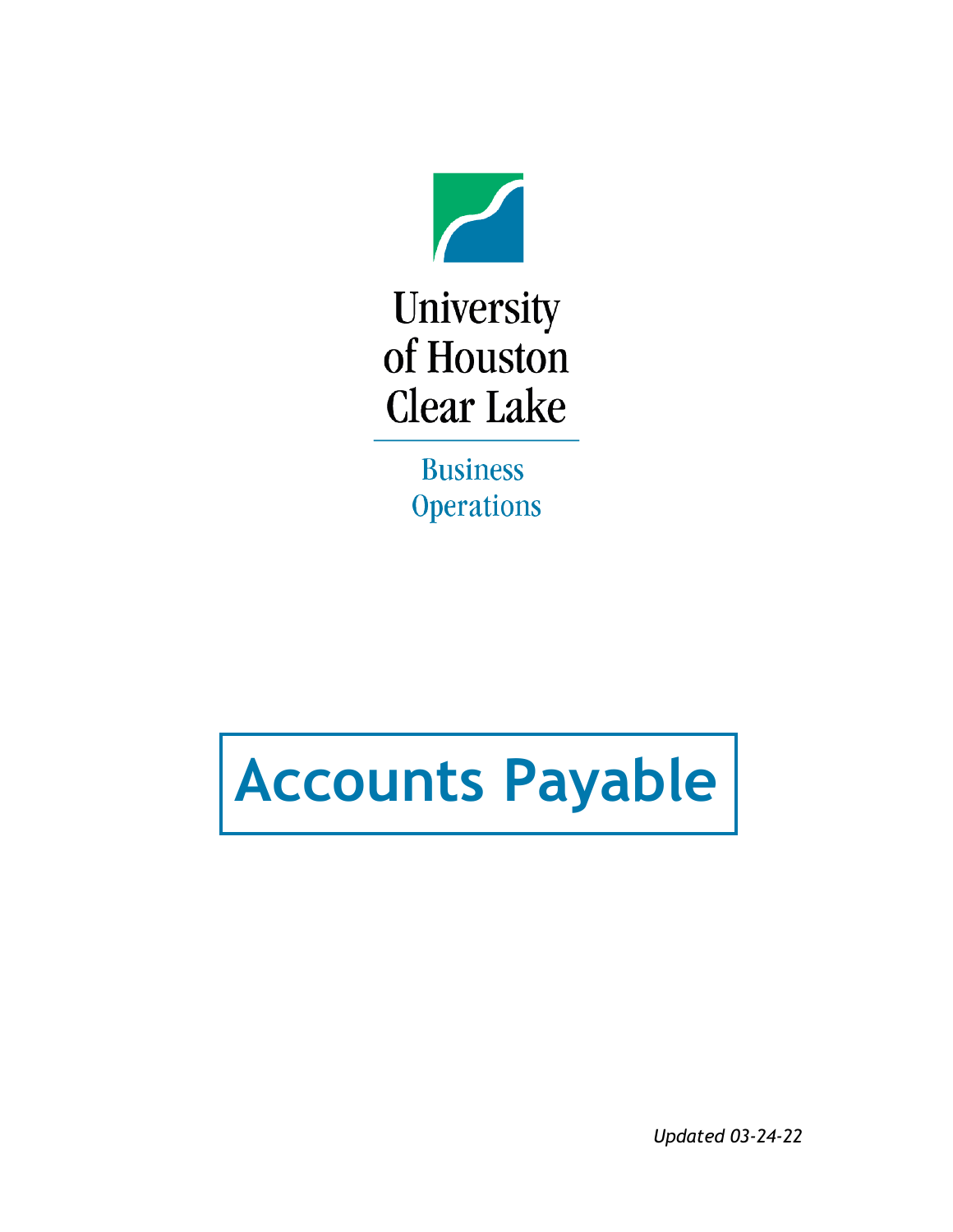## <span id="page-1-0"></span>**TABLE OF CONTENTS**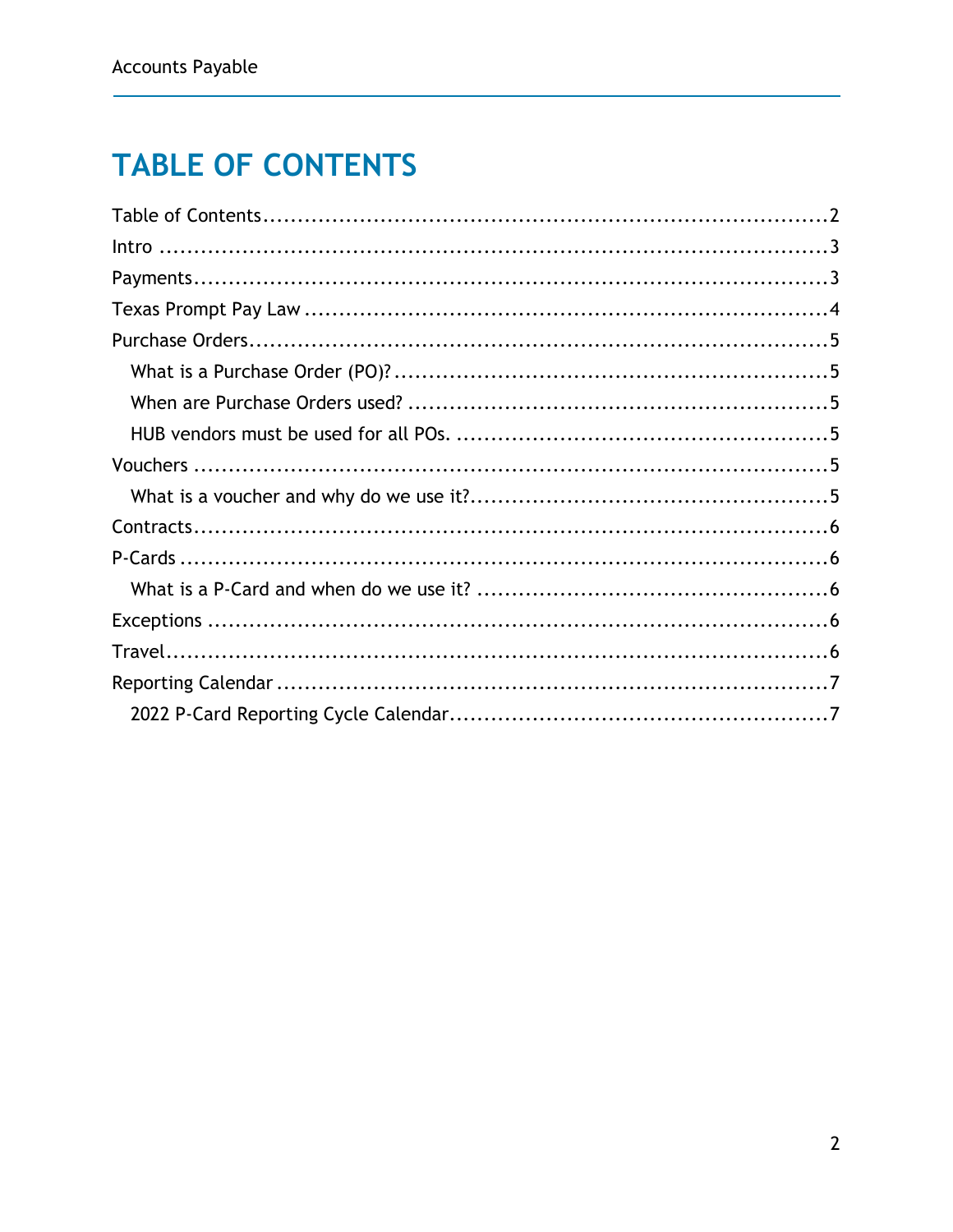## <span id="page-2-0"></span>**INTRO**

The Business Operations unit provides an array of support services for efficiently processing payments and reimbursements for university-related goods, services, travel and other expenses.

As a business operations team, we are focused on the following themes:

- **Compliance** with University, local, state and federal policies and laws
- **Enforcement** of University and system policies and procedures
- **Training**  we offer periodic and/or customized training to bolster end-user understanding
- **Timeliness**  we pay bills daily, based on date the invoice was received―see below
- **Customer service** we offer acknowledgement of customer questions within 24 hours
- **Technology** we use electronic ACH payments for vendors and employee reimbursements

We will ask for your feedback… and hear you:

• **Annual surveys**—yes, this will be a new activity!

#### <span id="page-2-1"></span>**PAYMENTS**

<span id="page-2-2"></span>All Department Assistants and Department and College Business Administrators have access to Payment Works and can initiate invitations to vendors, candidates, etc.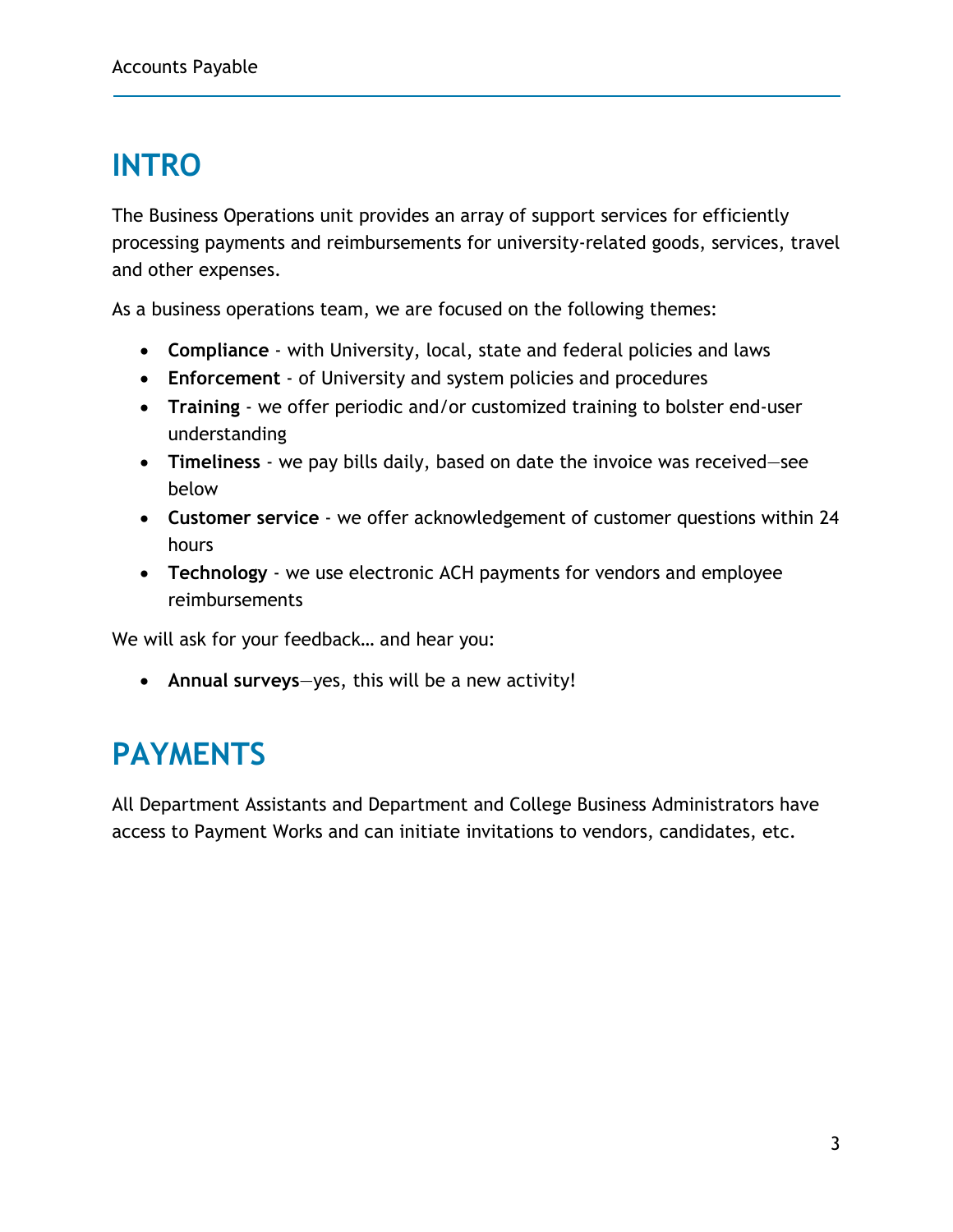### **TEXAS PROMPT PAY LAW**

The state's prompt pay law requires most vendor payments paid with state appropriated funds that exceed \$5,000 to be sent by the 30th calendar day after the latest of the following:

- a. The day the university **received the goods**;
- b. The day the vendor **completed performing** its services; or
- c. The day the university **received a correct invoice** for the goods and services.

If the university does not mail or electronically transmit a payment to a vendor or the vendor's financial institution by the applicable due date, then the university is liable to the vendor for **interest** in compliance with the following provision:

- a. Beginning on the day after the payment is due, interest accrues on the unpaid balance at the rate specified by the State Comptroller's Office. The interest ceases to accrue on the date the university mails or electronically transmits the payment to the vendor or the vendor's financial institution.
- b. When payment is made with state-appropriated funds, late interest accrued of \$0.01 or more must be paid. When payment is made with local funds, late interest accrued of \$5.01 or more must be paid.



**If a department does not date stamp the invoice as soon as it is received, we must use the invoice date instead and thus may incur interest.** 

#### PLEASE DATE STAMP INVOICES!!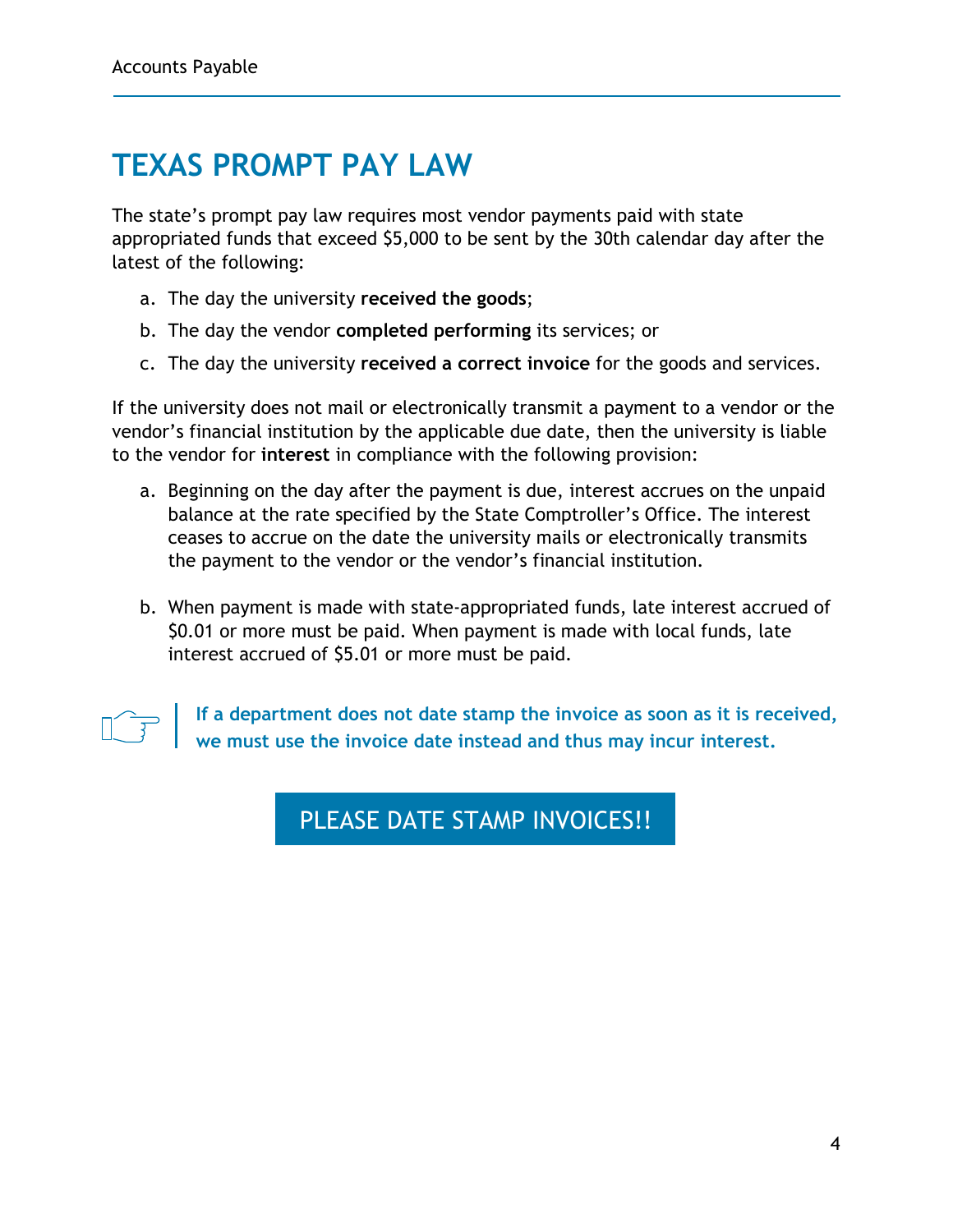### <span id="page-4-0"></span>**PURCHASE ORDERS**

#### <span id="page-4-1"></span>**What is a Purchase Order (PO)?**

- A PO is a legally binding document that details your purchase details for the vendor/supplier.
- The vendor/supplier fulfills the order and then sends an invoice/bill for payment to our accounts payable department. It is transaction based for *goods*.

#### <span id="page-4-2"></span>**When are Purchase Orders used?**

• Any **goods purchased for >\$5000 require a purchase order**.

#### <span id="page-4-3"></span>**HUB vendors must be used for all POs.**

• Historically Underutilized Businesses Contact Deb Carpenter for additional information: *[Carpenter@UHCL.edu](mailto:Carpenter@UHCL.edu)* 281-283-2152

For more info, visit *[mycpa.cpa.state.tx.us/tpasscmblsearch](https://mycpa.cpa.state.tx.us/tpasscmblsearch/)*.

### <span id="page-4-4"></span>**VOUCHERS**

#### <span id="page-4-5"></span>**What is a voucher and why do we use it?**

- A voucher is an electronic request for reimbursement. Your Department Assistant initiates it.
	- $\circ$  If that role is vacant, then your College or Department Business Administrator will initiate it.
- It is a support for audit and financial review; a standard, documented history of the transaction.
	- $\circ$  It must show who, what, when, where and why for the voucher transaction. Receipts are required.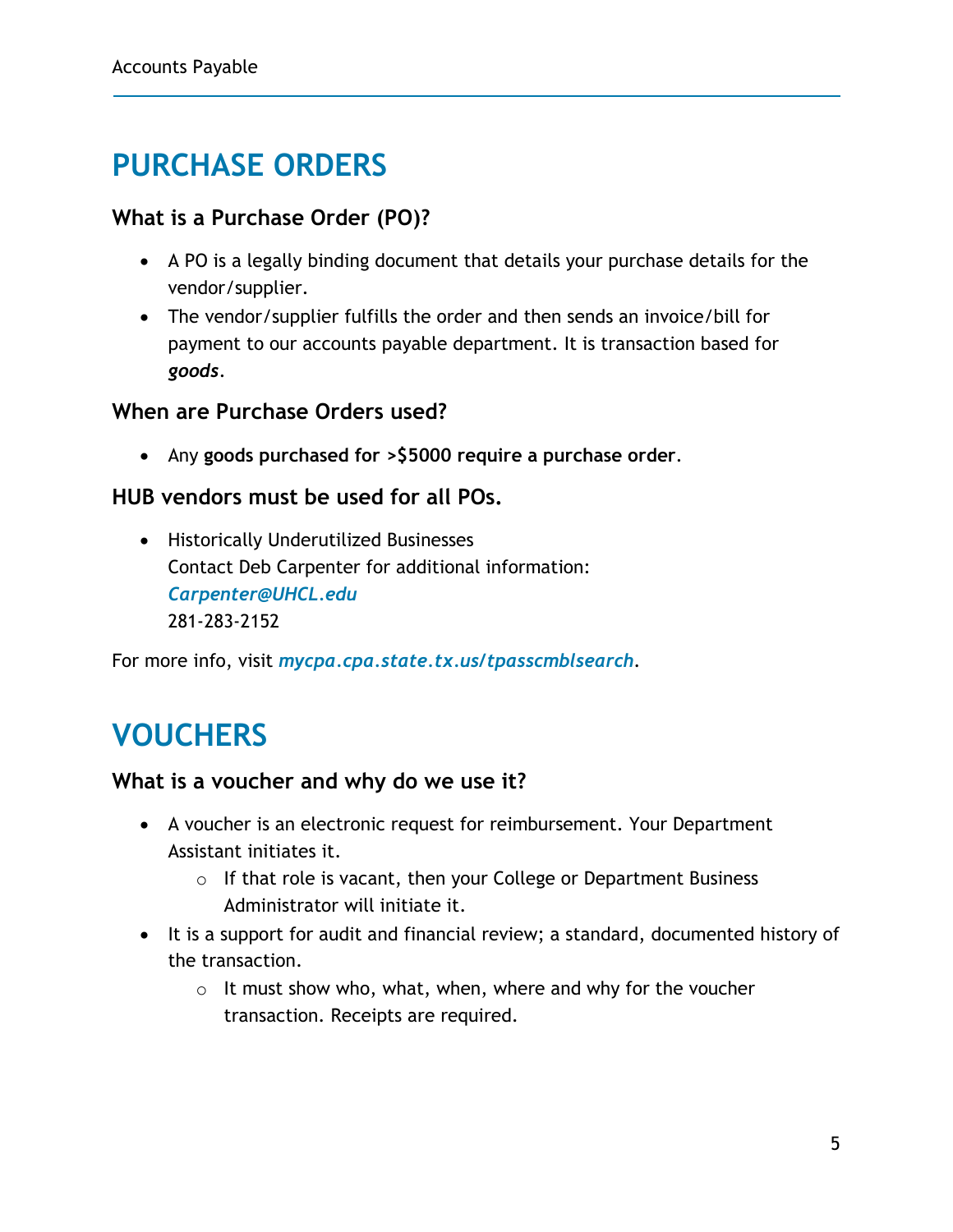### <span id="page-5-0"></span>**CONTRACTS**

- A contract is a legal agreement for *services*.
- Accounts payable pays for these services in the same way they pay for goods. The only difference is that contract payments start with a "C" to distinguish them as such.

### <span id="page-5-1"></span>**P-CARDS**

#### <span id="page-5-2"></span>**What is a P-Card and when do we use it?**

- A P-Card enables decentralized, speedy purchasing for items up to \$5000.
- For any purchase >\$500 the buyer **MUST** ensure and prove that the seller/vendor is NOT on hold with the State of Texas.
	- o *[fmcpa.cpa.state.tx.us/tpis](https://fmcpa.cpa.state.tx.us/tpis/)*
- Departments must reconcile their card use monthly, usually between the 4th and 18th.
	- o See Reporting Cycle Calendar.
- They must advise accounts payable (AP) when they have completed this step.
- Then Accounts Payable audits each card, monthly.
- Accounts Payable posts/pays the P-Card by the 25th of the month.

### <span id="page-5-3"></span>**EXCEPTIONS**

Business Operations tracks ALL exceptions to the payables process. End users who request repeated exception approvals may lose purchasing privileges.

### <span id="page-5-4"></span>**TRAVEL**

Business Operations is working on a revised travel process and will publish that material under separate cover.